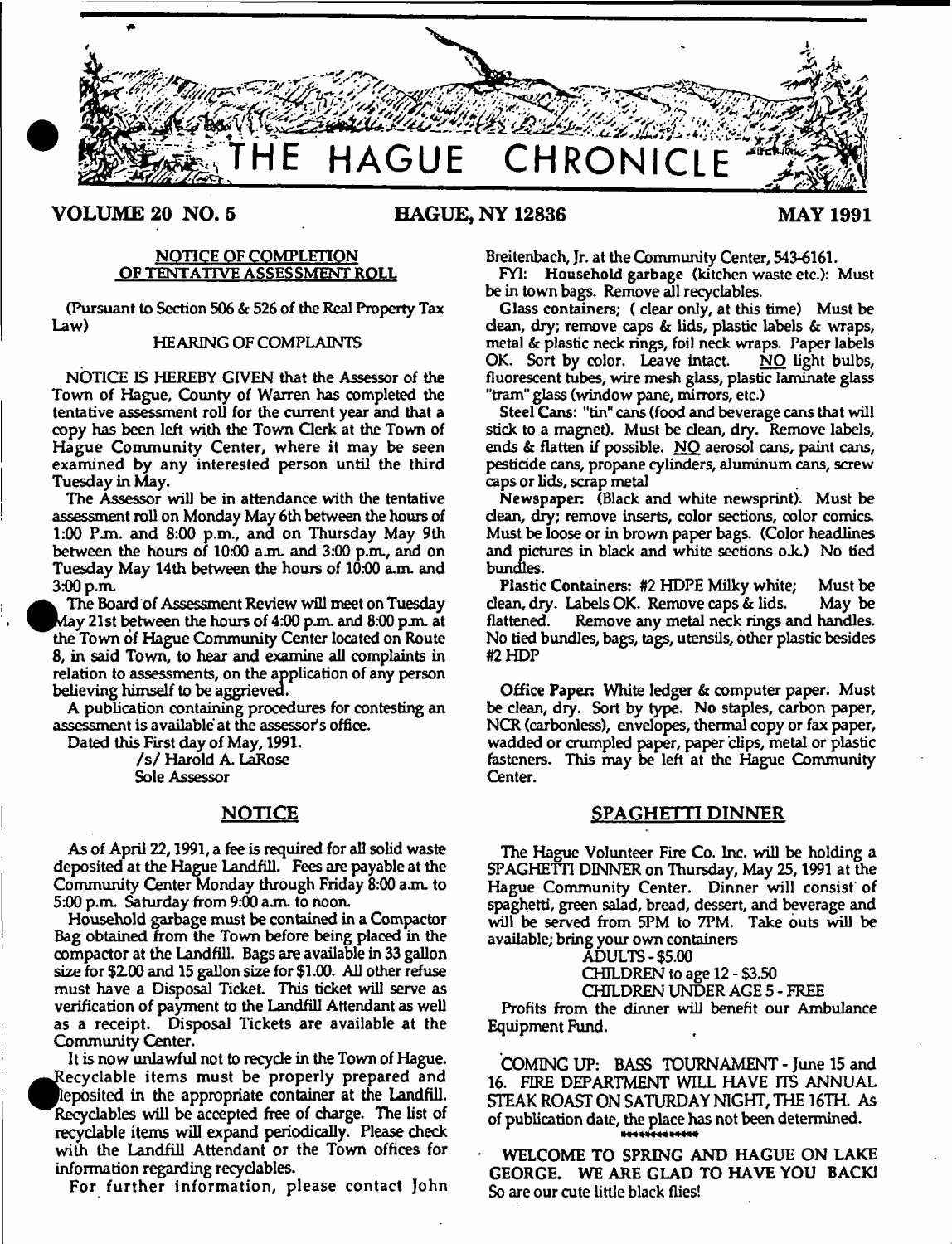#### HAGUE HISTORICAL SOCIETY Robert M. Cole, President

The May meeting of the Hague Historical Society will be held on Thursday the 30th of May at the Hague Community Center. The social hour will begin at 7:30PM and the meeting will start at 8:00PM.

The story of "The Rent Wars of the Upper Hudson Valley" will be retold by Past President Ethel Andrus. This was shortly after the Revolutionary War when formerly indentured servants of the Old Dutch Patroon System found that they were still paying rent for property that they were supposed to have fully earned by their efforts. Indians reappeared and tarred and feathered the sheriffs men who were hred to disposess them. Exciting times times that can be shared by those interested in listening.

June 11th will see The Historical Society in Essex, NY on a walking tour of that town to see its well kept architectural treasures.

All are welcome to come to the meeting. Please join us.

## MAY IS 'OLDER AMERICANS' MONTH

To celebrate, Fort Ticonderoga will be hosting Senior Days at the Fort on Friday and Saturday, May 17 and 18. All seniors in the Ticonderoga area, including Hague will be given free admission to the fort on those days. Fort Ticonderoga opened for the season on May 10. Hours are from 9AM to 5PM daily.

#### HAGUE SENIOR CITIZENS CLUB Ethel Andrus

The regular meeting of the Hague Senior Citizens Club will be held on Tuesday, May 28. For those who would like to go to the Bolton Meal Site for lunch prior to the meeting, please call the Community Center, 543-6161, no later than Wednesday, May 22. We will meet at the Community Center at 11:30AM to carpool to the mealsite. We will return in time for our business meeting at 1:30PM.

WANTED: Items of interest for the newsletter published every two months by the Office for the Aging, Warren County. Material can be newspaper dippings of items of interest to Seniors (identify source and date of source), original poems, short versions of historical materia], personal reminiscenses. So far we have received items from the GREATER GLENS FALLS CLUB. Present editors are Mildred Stockholm and Ethel Andrus and your artides can be sent to either editor. The present edition of IN PRAISE OF AGE is at the printer's now and is supposed to be ready for distribution on Senior Citizen Lunch Day on May 16th. Let Mildred or Ethel know what you think of it; what you'd like to see in it. It's YOUR newsletter and the editors, within the guidelines set by The Office for the Aging, will do their best to reflect your interests.

## MOHICAN CHAPTER - HOME BUREAU Betty Van Sleet

Hague Historian, Clifton West requested the membership make up a pillow from small woven mats

that belonged to his family. The mats were from advertisements for Turkish cigarettes of the 1800's. Member Jackie Ambra accepted this project and has returned the finished product to the Historical Society for display in their cabinet. This was one of many projects donated by the Mohican Chapter this year.

Many members from Hague and Ticonderoga attended the Annual Easter District meeting on April 27th in Glens Falls.

The May 21st meeting will include a Tea Cup Auction and the regular business meeting will be held on June 4th.

The Chapter's Annual Spring Luncheon will be held on June 18 at 11:30AM at the Hague Community Center. Our guest speaker will be our own Laura Meade on "Wildflowers".

#### HANCOCK HOUSE GALLERY

The Essex County Arts Council Cover Art Show will be featured in the Hancock House Gallery, Ticonderoga from May 3 to May 30. Hours are from 10AM to 4PM, Wednesdays through Saturdays. Public is invited. No admission.

## CUB SCOUT PACK 21 NEWS Karen Costello

Spring has sprung and the Scouts are full of energy. Putting that in the right direction is the challenge.

Den #3, the Wolves, have been busy making bug boxes to capture and study insects and birdhouses to help their feathered friends. They've been doing lots of fun stuff to earn arrow points. The count stands at 3 new silvers for Tyler Wells and Stephen LeBarron, 2 for Kenny and Kevin Stonitsch and 1 each for Ryan Lawrence and Josh Plass. Good work boys!

Den #1, the Bears, are pretty good at knot tying and they sure like to play games. They're gaining on that Bear Badge.

Den #2, the Webeloes, have been studying an important aspect of life, fitness. The fitness activity pin has been earned by David Fitzgerald, Thor Gautreau, Nate Lawrence and Jim Ward. Now let's see you all keep fit!

On Saturday, May 11 Pack 21 held its first annual Raingutter Regatta. It was a perfect sunny day, with the wind to the sails. After many "heated" heats it came down to Adam Williamsen in first place, Wyatt Wells in second and Kenny Stonitsch in third. All the boys did a fine job of racing (all lung power!) and the boats were real "racy". An honorable mention goes to James Jones for doing his best.

Thanks to all who contribute bottles and cans to Pack 21 at the landfill. Keep 'em coming (but hold the garbage!) Den #2 is collecting this month.

## CHAMPLAIN VALLEY CHORALE

The Champlain Valley Chorale, under the direction of Linda Azer will present its annual spring concert on Sunday, June 2 at 4:00PM in the First United Methodist Church, Ticonderoga.

The theme of the program is CELEBRATION OF PEACE and will feature Joyce Mouradian, harpist and the First United Methodist Church Handbell Choir. The public is cordially invited to attend. A free will offering will be accepted to help defray expenses.  $5/91$ 

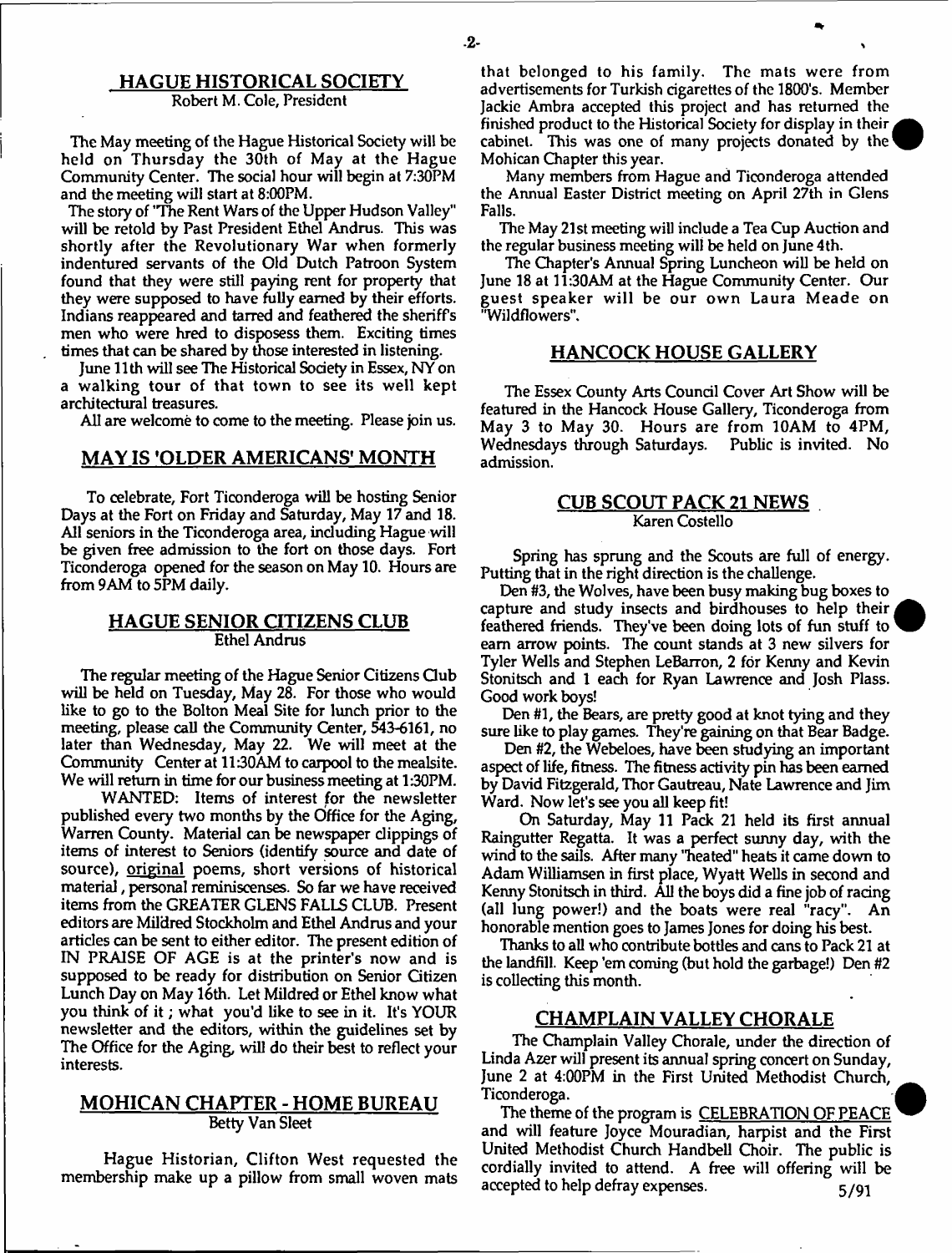#### ZONING BOARD OF APPEALS - 4/25/91

At the April meeting of the ZBA, Kathryn Santaniello submitted a variance application to subdivide a portion of the lot 48-1-33 and add it to lot 48-1-32.1, to allow for a suitable septic system to be installed.

Both lots are undersized, but the result of this subdivision, if approved, will not increase the overall density in the area. The Board, upon initial review, suggested that Mrs. Santaniello consider moving the requested line change to allow for separation of the store and house lots. A public hearing has been scheduled for May 23 at 7 PM to hear comments pertaining to this variance.

A public hearing was scheduled for Mr. James Ward Jr. on May 23 at 7 PM to hear comments on a variance requested to allow for placement of a 6 foot fence along the property line next to the Busy Bee Trailer Park. Considering the nature of his business, a marine storage and service facility, Mr. Ward feels that this fence would help prevent trespassing onto his property and reduce the risk of potential liability.

A discussion followed concerning the general risk of potential lawsuits and the liability of individual board members.

#### PLANNING BOARD - May 2.1991

March minutes approved as read. No meeting was held in April due to lack of an agenda.

A sketch plan for a minor 2-lot subdivision of 44.84+ acres owned by Dorothy Engler located west side of Rt. 9N between the Warren/Essex County line and lands of NY State Rogers Rock Campsite was presented.

A 12.83 acre parcel with 148'+ of road frontage and a 32+ acre parcel, contiguous to the state campsite, without road frontage, was proposed. Prior to the board approving a land-locked parcel the board will require a written statement from Mrs. Engler or her legal representative, that the disposition of the land-locked 32+ acre parcel would be limited to contiguous land owners since the board cannot create a land-locked parcel.

A proposed minor subdivision of land owned by John Braisted was presented. Basically, the proposal is for a lot line change between lands of the Braisteds and the Santaniellos due to the need to upgrade the septic system on the Santaniello property and no new lot would be created. A public hearing on the proposal was scheduled for June 6 at 7 PM.

The board reviewed the application for an area variance from Jim Ward to construct a 6 foot high fence along the property line of his marine storage facility located on NYS Route 8 and the neighboring trailer park. The board voted to recommend, with two conditions, that the Zoning Board of Appeals approve the area variance on the basis that the fence would provide greater safety and improved visual appearance in the area and  $#1$ , the 6' fence not extend any closer to Rt. 8 than 35' to provide a clear vision zone for ingress and egress from the property and #2, the "best-side" of the fence be toward the trailer park.

Alison Craig, board member, presented a possible plan to simplify the problem facing homeowners who have houses located on lots created after May 22, 1973,

the date of the APA Ordinance and before Dec. 12,1977, the date of the Hague Ordinance, that do not conform to the minimum lot size as stipulated by the APA. Board members were asked to review the proposal prior to the June meeting and to offer constructive criticism and/or alternative suggestions addressing this concern. Any actual change in procedure can only be done by APA; Hague can only make recommendations.

Henry Karmazin, board member, questioned the authority of this board's November 1990 approval of a subdivision under Section 8.020, Gifts and Devises, since the gifted lot has less than 100' of road frontage.

Alison Craig informed the board that the July meeting will mark the completion of 10 years and her final meeting as a Planning Board member.. .AC

#### TOWN BOARD - Mav 14.1991

The Hague Town Board meeting began with a report by Laura Meade, town naturalist, see p. <sup>6</sup> .

In communications and petitions - a sign costing \$1100.00 has been ordered for the main entrance for the community center (roadside of bridge). The style will be similar to that over the main building and a personal donation may cover the cost.

Harold LaRose, assessor has reported an increase in total assessment of \$1,685,197.00. This increase is accounted for by state land and new construction.

Mr. Ron Vanselow, town of Johnsbury, has written to all supervisors asking them to consider carefully their vote on the Warren County version of a solid waste Control Law. Tom Lawson, county attorney, assured Richard Bolton, Chairman of Supervisors that the letter was accurate in stating that the county law as written had serious drawbacks.

Peter Foster will start the landscaping project (Phase I) on May 22 in conjunction with The Carillon Garden Q ub (see p.4). Frank Koenig will replace all three flower boxes on the entrances to town.

The Adirondack Council supports local governments in state tax fight on state owned lands.

Speaker of the Assembly Mel Miller wrote a thank you for the community's response to the 1990 state census.

State land assessments are near solution.

In Committee Reports: Work to be done on boat docks is awaiting permits. This will cost \$4,750.00 for shoring up and a deck.

The boat slip has been dredged and hand dryers installed in the restrooms.

In addition to the disposal bags for \$1 and \$2, a  $50¢$ bag is now available.

Burning permits are available. Place your name on the Community Center list and they will inform the area ranger.

In New Business: We now have a new "scenic view" sign on Tongue Mt. ... Linda Coffin will work with the Carillon Garden Club on the Center landscaping. .. The summer youth employment program will provide jobs for four to six youths for a nine-week period this summer. Annyone interested should contact John Breitenbach, Jr., Development Administrator at 543-6161... (Cont. on page 4) 5/91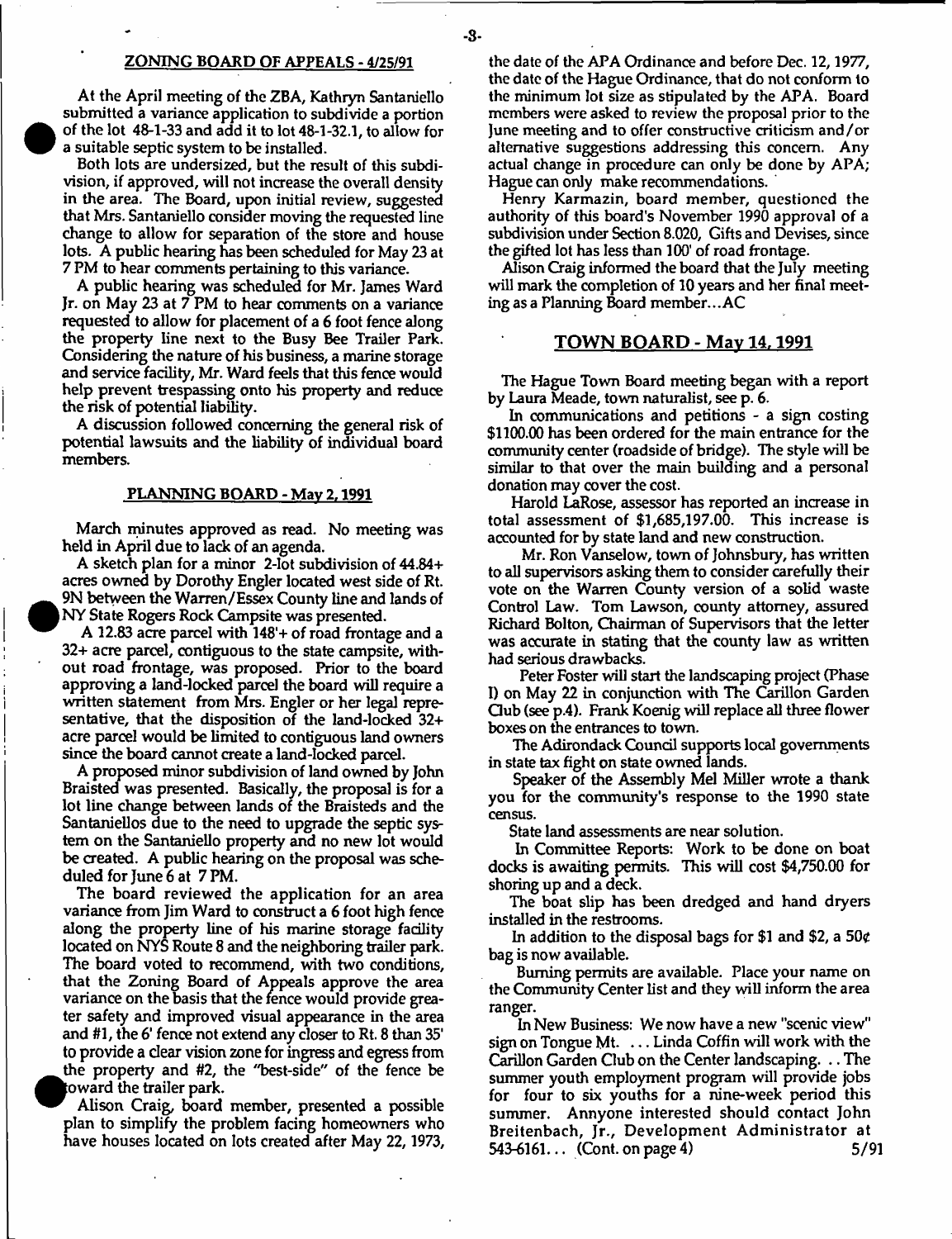#### Town Board (Cont. from page 3)

The school budget voter registration will be June 11 from 1-5PM. The budget vote will be held on June 19 from 1-9PM. . . The sewer project is right on schedule with Clough Harbour Associates performing soil borings at the Hague Ball Field on Dodd Hill Road. They will also install three temporary wells on the site... The Bridge work on Rts. 8 and 9 (Overbrook Rd.) will be discussed at an on-site meeting on May 22 by Supervisor Bolton and a state engineer. .. Tom James, chairman of the Committee formed to investigate the acquisition of North Pond is in the midst of discussion with Dixon Crucible, owners.. GL

#### SILVER BAY ASSOCIATION HOLDS OPEN HOUSE

The Silver Bay Association will hold its first annual Open House on Monday, May 27 from 10AM to 2PM. The free event is open to the public.

The Silver Bay Association is a YMCA conference center set on Lake George. The 600-acre campus is on the National Register of Historic Places.

The Open House is for families and individuals of all ages. Participants can tour the conference center, which<br>includes many classic examples of Adirondack classic examples of architecture, as well as extensive conference and recreational facilities. Recent renovations have upgraded many facilities, while restoring their original character.

There will be door prizes, free hay rides, volleyball, tennis, games for children, hiking, shuffle board, hot dogs, punch and chips. A clown will entertain and boat rides will be available for a fee.

For more information, call 543-8833.

## HAGUE AMERICAN LEGION

Memorial Day will be celebrated by Hague Post 1538, American Legion with services to be conducted on May 27 at both local cemeteries; May Memorial at 10AM, immediately followed by the observance at Hague Cemetery. The public is urged to attend these services in honor or our departed servicemen.

The Legion now has  $3' \times 5'$  flags for sale and  $4' \times 6'$  flags on back order, which should be here before Memorial Day. Call Bemie Clifton, 543-6501 to get yours.

The Legion will be hosting its annual Memorial Day barbecue for members and guests at the Legion Home on Monday, May 27 in the late afternoon.

Next meeting will be held on Wednesday, June 5 at 8PM (note change in time).

# GLENN MILLER ORCHESTRA TO APPEAR IN TICONDEROGA

The Glenn Miller Orchestra, under the direction of Larry O'Brien will be performing in concert at the Ticonderoga High School on May 28 at 7:30PM. The concert is being sponsored by The Ticonderoga Festival Guild and is a tribute to Karl LaPointe. Reserved seat tickets are available at the BookMark in Ticonderoga at \$15.00 each.

Come relax, enjoy the music of the 40's.

# HAGUE COMMUNITY CENTER TO TAKE ON NEW LOOK

With a very sizeable contribution from The Carillon Garden Club and the forward thinking of the Hague Town Board in budgeting, plans are underway to begin Phase I of the landscaping of the Center. Peter Foster, a landscape architect, and a Hague homeowner has worked out a plan for landscaping which will be esthetically pleasing. He has met with a Garden Club committee, consisting of Penny Bolton, chairman, Claire Best and Fran Gifton, and Town Board liaison, Linda Coffin, and the work will get underway on May 22 and should be completed within three days, weather permitting. When you come to the Spaghetti Supper on Saturday night, Phase I, which consists of landscaping across the right front of the building to the raised flower bed and across the left side to the ramp, should be completed. It will also include a tree planted in the left comer.

We are indeed indebted to Peter for his work in laying out the design. The entire landscaping project plans can be seen at the Community Center. We are also indebted to Jack Carney for his generosity in supplying rocks for edging, etc. and to The Carillon Garden Club for making The Hague Community Center their landscaping project for the next three years.

We do have plans for community participation. If you would like to donate towards this landscaping project in memory of, or in honor of someone, there are plans to have the names placed on a plaque and displayed in the building. This will be living tribute to those who are near and dear to Hague.

The Garden Qub has already committed an additional sum in memory of Florence Gelhaar who died recently and was a member of the club. The Senior Citizens Club is looking favorably into making a contribution. Perhaps other organizations will follow suit. We already have a beautiful building and when the landscaping is complete, it should be a landmark in the north country.

Checks for contributions should be made out to The Carillon Garden Gub and mailed to Penny Bolton, Hague. ... djh

#### MORE SOUNDINGS

Page 7 had. been completed when the following were received. Just couldn't wait until next month to tell you! BORN: A boy, Shane Barth King, to Tina (Barth) and Daniel King on May 11 in New Jersey. Grandparents are Betty and Jack Barth and Perry and Jessie King, Both famlies are long time summer residents of Hague.

CAROLYN DYKSTRA, daughter of Mr. & Mrs. Richard Dykstra, Hague, was one of 50,000 National Merit Scholarship "High Scorers". Of more than 1,000,000 students taking qualifying exams, she and Julie Stacy, Ti, were the only juniors cited locally for this national honor. They will compete for semi-finalist honors next fall. WAY TO GO CAROLYN. CONGRATULATIONS!

And to our Chronicle collator, Julia Middleton, who battled with a ladder recently and lost - our very best wishes for a VERY speedy recovery! We will miss you at our monthly sessions, for a short time, we hope.

*s/* ?/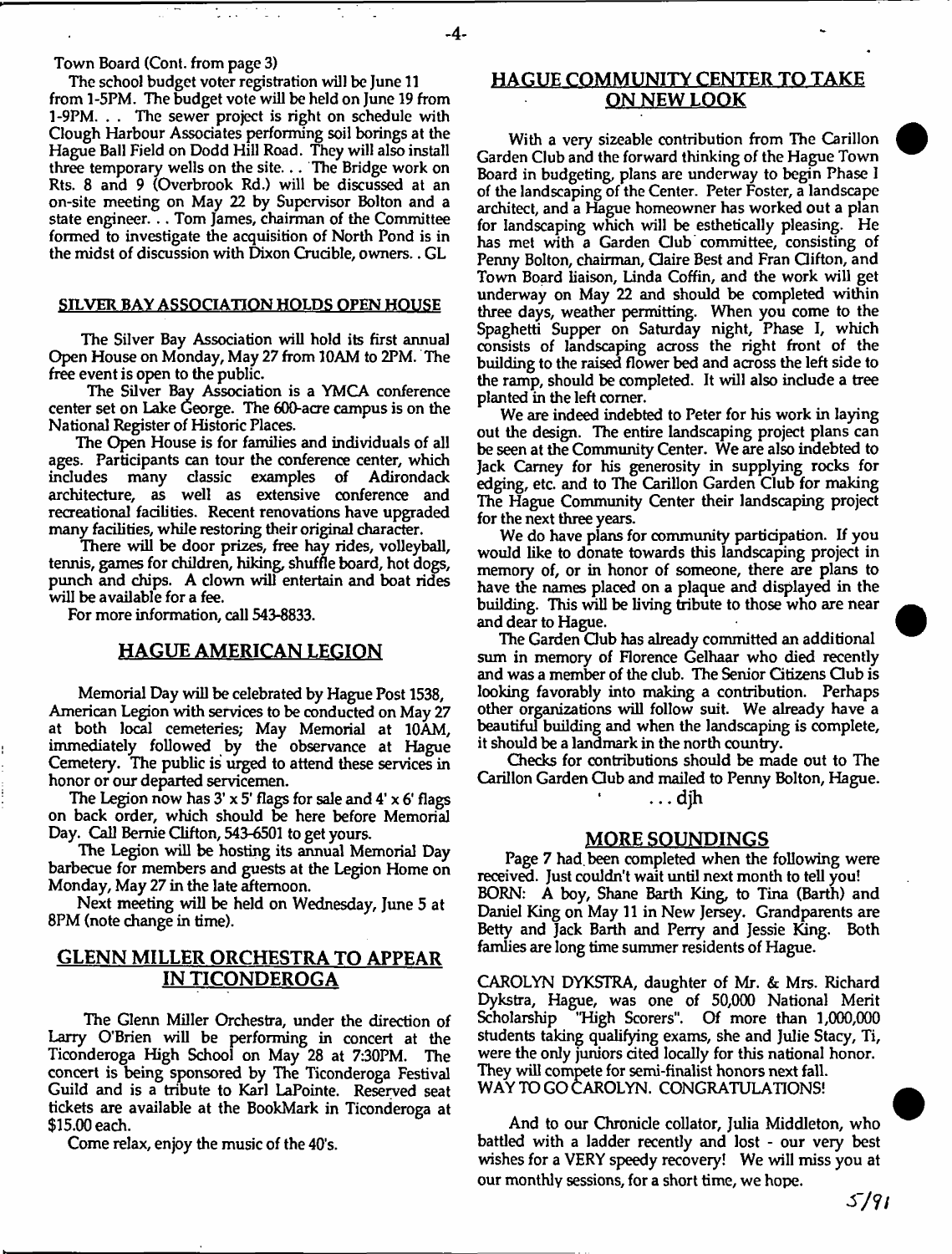# UPDATE ON SCHOOL BUDGET

Due in part to the feet dragging of our legislators in ^^A lbany, with the result that school districts don't know how much aid can be counted on, the calendar for the school budget vote has been changed:

May 20 - final date by which petitions are due from candidates for Board of Education, 5PM, District Office. (We are still hopeful that one of our Hague residents will toss his/her hat in the ring)

May 22 - Discussion on draft of proposed budget to be presented at Public Hearing (if necessary)

May 29 - Public hearing, 7:30PM - High School Cafeteria

June 5 - Special Board Meeting - Adoption by the Board of Education of the 1991-92 budget.

June 10 - Latest date for copies of the proposed 1991-92 budget to be available for public release.

June 11 - Voter registration, 1:00 - 6:00PM - Hague Community Center for Hague residents

June 19 - Vote on proposed 1991-92 school budget and election of members of the Board of Education.

This editor has attended all of the budget workshops, which have been held weekly, including the one in Hague on April 29, which was very poorly attended. The Board of Education has been very receptive to comments and suggestions from the public. They are under a great deal of stress trying to propose a budget that will be able to continue the excellent education now being provided  $\bullet$ n Ticonderoga and still not be too hard on the taxpayers' bocketbooks. My hat is off to them for the many hours they have spent trying to accomplish this. And remember, they are all dedicated VOLUNTEERS.

As spelled out in the "DISTRICT MISSION FOR EXCELLENCE", on page 1 of the Budget Report - "The mission of the Ticonderoga Central School District is to assure that all students acquire knowledge and develop the skills and work habits to enable them to become productive members of society. In pusuing this mission of excellence all school personnel will provide educationally and culturally enriching experiences for all students."

IMPORTANT ISSUES AFFECTING 1991-92 BUDGET

The budget process is a difficult one in the best of times. And there have been years, believe it or not, when outside influences were relatively stable and the only problems we had to deal with were our own internal needs. But we all know that life has a way of throwing obstacles in the path of our good planning, and this year promises to be a real taste of reality!

Obviously, the Gulf War and the economic turn-down lead the list of outside factors to be considered. They will cause ripples for years to come as far as gasoline and oil prices, earnings on investments, the cost of supplies and a whole host of other financial items. We will listen to the experts and then try to add our own knowledge of the 'tuation to come up with future estimates of costs and : venues

 $\bullet$ OTHER MAJOR FACTORS - A. Negotiations with the Ticonderoga Support Services Association begin this spring. If both the District and Association act in good faith and are willing to bargain, the end result is usually a contract both sides can live with.

B. State of New York - Gov. Cuomo has warned us that we may possibly lose approximately \$200,000 in State Aid in 1991-92. Net effect on taxpayers will be about \$120,000. State aid was cut in 1989-90 by \$415,000 and in 1990-91 by \$123,000., a total reduction of \$738,000. There were offsetting reductions of \$250,000, so the net overall negative effect on the taxpayers is approximately \$400,000 for the three years. By laying off five people and cutting back on spending in other areas, we reduced the tax levy increase by almost \$250,000. As the state aid figure goes down, the tax levy automatically goes up in order to make up the difference. Even if we cut spending to zero, the tax levy would still go up!

C. Bond Payback Starting in 1991-92 we will begin paying back principal and interest on the \$3,146,100 we borrowed for the 1991 reconstruction project. The cost to the District for this budget year will be approximately \$445,000. Net cost to the taxpayers will be substantially less. Since the reconstruction project was delayed six months, \$48,000 was not spent and is available to go toward the 1991-92 costs.

Lawsuits - Real Property Taxes The 1990 revaluation of property values in Ticonderoga has triggered a rash of lawsuits where property owners are seeking to have their assessments reduced. Based on information received by the District, the net effect on District revenues in 1990-91 could be as high as a \$23,000 reduction. The State of NY is seeking to reduce the value of State owned lands in Hague. If they are successful, we stand to lose approximately \$30,000 of tax revenue in 1990-91. It will have to be made up by increasing the tax levy in 1991-92. The final lawsuit concerns IP, and if it is successful, IP stands to get a refund of approximately \$357,000. The town of Ticonderoga is fighting this suit and the School District has asked to be part of the suit as well. Not only are we exposed to this huge loss, there is also a possibility of spending a substantial amount of money on legal fees, appraisals and court costs. No definite amount has been determined yet. From a practical standpoint, there is no way we could refund \$357,000 out of our current available funds. So it probably will have to be budgeted to be paid next year. In addition, since IP's assessments would be lower, the burden for future tax years would be spread among ail of the remaining taxpayers. Because of a large shift in assessed valuation from industrial and business property to residential property, IP's 1990 taxes were \$188,000 less than what they paid in 1989. If they are successful with the lawsuit, a total of  $$545,000$  of IP's school taxes will be shifted to other taxpayers.

The above statements were all excerpts from one of the many documents that I received at the workshops. You can see for yourself that the School Board really has problems. If you need to know more specifics, I have left all my documents at the Community Center for you to peruse.

I would strongly urge you to become informed and be sure to vote on June  $19. \ldots$  djh

> *tIftere is so muck good in the worst of us, And so muck Bad in tke Best of us, That it ill becomes any of us Tofindfault ufitk tke rest of us* 5/91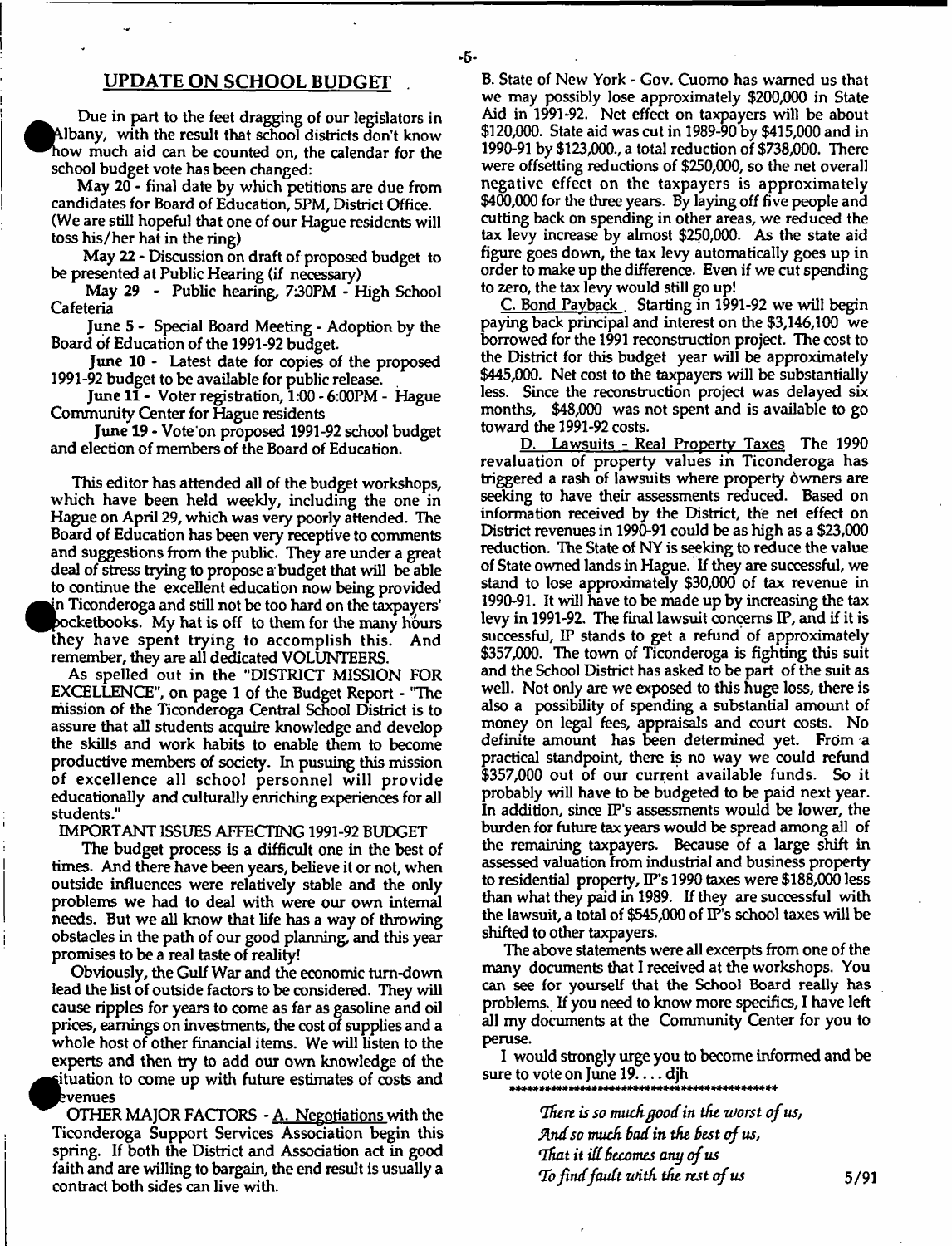# HAGUE VOLUNTEER FIRE DEPARTMENT Wendy Heritage

What is a volunteer? A volunteer is you or a neighbor who is willing to spend some of their free time in service to their community. The dictionary says a volunteer is "a person who enters into any service of his own free will; or a person who enters into any transaction of his own free will with no promise of compensation; or to offer or give of one's own free will without being asked or obliged."

Mr. Webster's definition seems to explain the concept and makes volunteering sound like a pretty serious commitment. Many look at volunteerism as a necessary evil that is best avoided. One thing about volunteering is inevitable, the number of volunteers is directly proportiopmate to the population,; that is large population, large number of volunteers and vice versa. This fact seems okay, but think about it logically and you realize still there's never enough. Keeping these facts in mind, let's discuss volunteering in small towns.

A small town volunteer has the least enviable position; there's not many of him and he's expected to do so much. The volunteers of your local fire company and ambulance squad have got to be very dedicated. Most of them have paying job sand a family to come home to but are still expected to attend meetings, drills and classes (most of these classes are mandated by NYS and must be taken or you can't fight fires or ride with the ambulance). After all of this you find you are needed to help out at fund raising events too.

The volunteer cries out 'Tm a volunteer! Is all of this really necessary?" and the answer is always "yes". Yes, we need you to fight a fire or save a life; yes, the fund raisers are necessary for new or updated equipment, vehicles, gear, etc. Lastly, all of you are expected to lend a hand in every aspect. Too much is expected, on this we all aree, so we get stubborn or complain and choose to do only those things that individually, we deem necessary. So, unnecessarily, the same people wind up carrying the heaviest load time and again.

There is one thought to keep in mind, dedication is the key, while teamwork is the door it unlocks.

Suppose you don't want to fight fires or ride with the ambulance; there's plenty more things you can do. Have you a suggestion for a fund raiser? Can you help cook, serve,or dean up at one of the breakfasts, lunches or dinners? Can you donate baked goods for a bake sale? You don't have to join the fire company to partidpate in fund raising events. To become a active part of your community is the only commitment we ask you to make.

Being a volunteer can be thankless work and at times you may feel taken for granted but still there's something spedal about working together with your neighbors for the good of the community. Don't hesitate to ask what you can do to help

### A BIT OF HAGUE HISTORY

Clifton West, Town Historian

The former Beachside started out as the Garfield

Tavern built about 1810 when Nathaniel Garfield came to Hague and erected the only building in what is now the village. The family came to this country in the 1600's. Capt. Benjamin had two sons, Thomas and Samuel. The former founded President Garfield's line and Samuel was the ancestor of Nathaniel who came to Hague. Nathaniel was a Justice of the Peace, and was elected Supervisor in 1825,1830 and 1836. The Garfield property included the present Holman farm and much more.

At first it was a two-story building with a large addition in back. The lower part of this was for wood storage. Upstairs was a single room where Town meetings were held, also dances, etc. Around 1860 William Arthur bought it. It burned in 1863. Then a new building was erected and named the Phoenix, after the bird of that name who arose from the ashes of the old one. This was a three-story hotel. The Cave Bar was in the basement. While owned by the Burgey family it burned in 1956. Then a large building was erected and called the Beachside. Besides being a motel, it contained the Cave Bar in the basement and a large room on the first floor used as as a restaurant.

Owners over the years, not in order: Nathaniel Garfield, William Arthur, Joel Rising, Frank Snow, Ed Norton, Grimes, Gilligan, George Streeter, George Marshall, Sarah Miller, James Leach, Forrest Wood, Charles Burgey, Michael Coffin, The Cave closed in 1989. David Darrin then bought the property. David DeFranco razed it in 1991.

#### NATURE NEWS Laura Meade

As of May 10, birds that have been heard in Hague singing their territorial sounds in the woodlands are white-throated sparrow, yellow-rumped warbler, least flycatcher, wood thrush, hermit thrush, ovenbird, robin, tufted titmouse, house finch and purple finch. A common loon has been seen at Jabe Pond and a spotted sandpiper was seen flitting along the shore at the Silver Bay Association. Yet to arrive are the rose-breasted grosbeaks veerys, scarlet tanagers, redstarts, and wood pewees. Has anyone seen a great blue heron?

April showers brought these May wild flowers to the highlands of Hague: red trillium, wild oats, perfoliate bellwort, early meadow rue, bluets, fringed polygala, painted trillium, early saxifrage, wild sarsaparilla, field pussytoes, hop clover, jack-in-the-pulpit and blue and yellow violets. Some of these are protected by New York State law, so it is best not to pick or remove any of them. A seldom seen lungwort has been spotted in a ditch at Sabbath Day Point - perhaps it was planted there years ago, or it may be a wildflower.

#### 

*May is asgreen as no other May is much sun through small leaves May is soft earth, And apple Blossoms.*

... *Amy Lowed*

5/91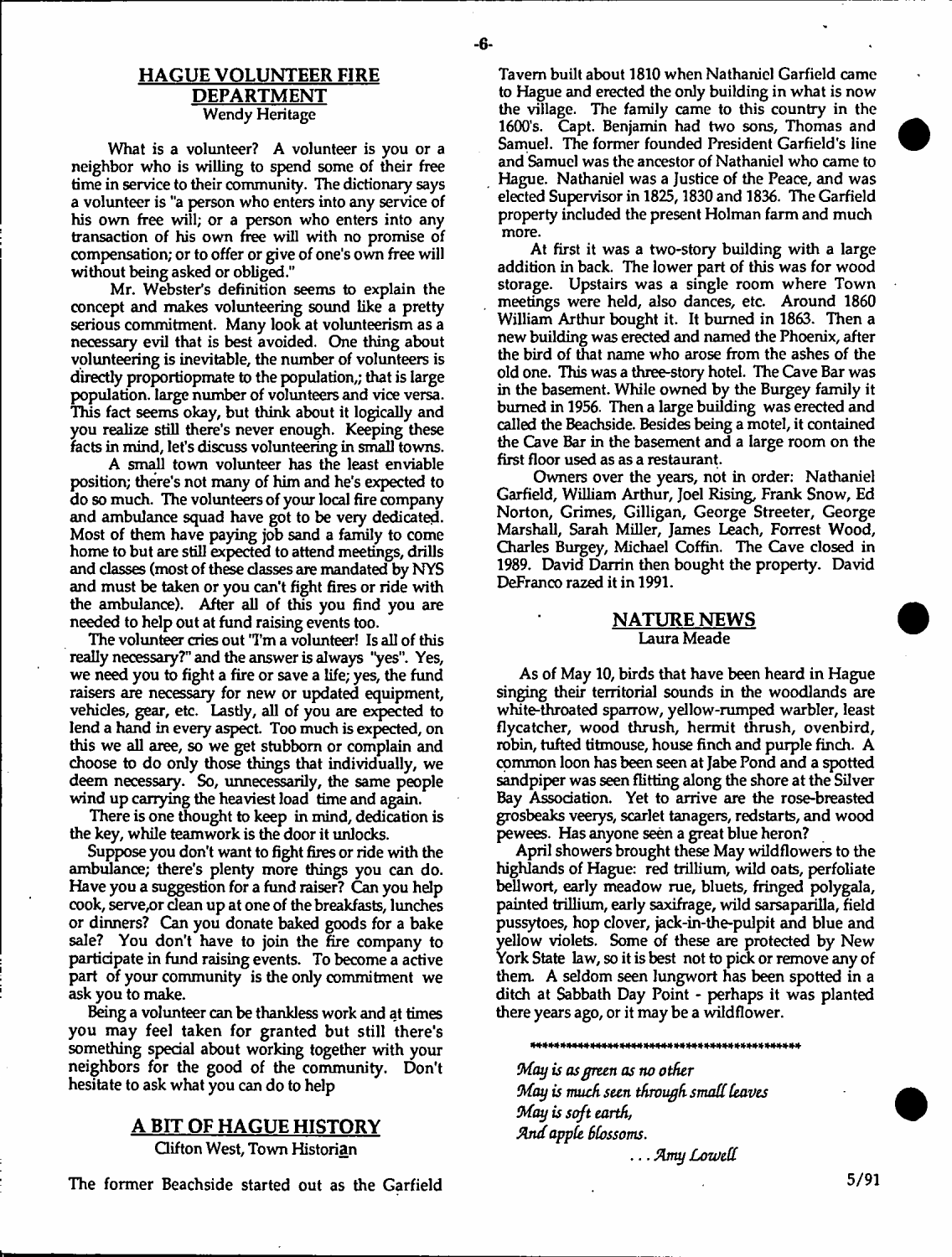BORN: A girl, Sierra Alice, to James and Trudy Schaeffer, Woodbridge, NJ on April 24. Proud grandparents are Trudy and Henry Karmazin, Dodd Hill Road, Hague.

BORN: A girl, Tyler Perley, to Kathryn Bullock and John Hutton on April 16 in Hanover, NH. Proud grandma is Audrey O'Brien, Hague.

ENGAGED; Traoey Mayne Leonard, daughter of Mrs. Richard M. Leonard, Scotia, NY and Friends Point, Hague, to John Edward Barth, Jr., son of Mr. *&* Mrs. John E. Barth of Oak Ridge, NJ and Hague. Tracey is a Research and Development Chemist with Bertek Inc., Vermont. Her fiance is a senior associate engineer for IBM in Burlington, VT and currently studying for his M asters of Science in Computer Engineering with National Technology University.

MARRIED: Jo Ann Fitzgerald, daughter of Virginia and the late Eric Fitzgerald, Overbrook Drive, Hague, to Dr. David Johnston of Scotland. They were married in Bermuda on April 27,1991

PETER BELDEN, son of Mr. *&* Mrs. Paul Belden Sr. of Hague, received the annual Student Honor Award from the Albany Chapter of the National Association of Accountants. Belden recently completed his studies at Bryant *&* Stratton Business Institute in Albany and will graduate in the top of his class.

DOUGLAS A. SMITH, son of Elaine and the late Stan Smith, Friends Point, has recently been appointed president of Kraft Canadian Unit of General Foods. He has been with General Foods for the past twenty years and was most recently executive vice-president of General Foods, U.S.A., where he was in charge of the beverage division. He and his wife and sons will be moving to Toronto shortly.

NOT TO BE REDUNDANT. BUT we have had inquiries about when readers' contributions are "due". Again, let us say that this newspaper is strictly a volunteer effort and we rely exclusively on contributions from our readers. You will note a date above your name on the mailing list - this is the date you last contributed. The editor sends a gentle reminder (by circling the date in red) the first month, and attaching a note the second month. If we still do not hear from you, we have to assume you are no longer interested in receiving the publication and we reluctantly delete your name from the mailing list. If you don't get a reminder, it is because the editor probably skipped you, or much better still, it is because your last contribution was an unusually generous one! It is very helpful (and saves a lot of time and effort) if your contribution is received before the editor has to make the notations.



#### SOUNDINGS WEATHER NOTES Mary Lou Doulin

To write about the weather in Hague this past month is an exerdse of pleasure. Gone are the snows, freezing rain and ice, and here to stay (for a while) are idyllic weather conditions. If you know of a more beauitiful place to be in the month of May, please inform me.

It has been so beautiful with Lake George sparkling in all its splendor, cool temperatures, dear days and such blue skies. Mid-April temperatures stayed between 50° and 60° m ostly, but on Saturday, April 27, the temperature reached 78°.. April 21 brought much rain and it stayed about 42<sup>°</sup> all day. May 1 (70<sup>°</sup>) we had cold and warm fronts battling which resulted in thunder storms and high winds. The winds continued throughout the next day, May 2. The week of May 5 brought 5 days of magnificent weather, one partly cloudy and one day of needed rain.

The flora seemed to be especially bountiful this year as the blossoms are so rich in color and density. Wild flowers abound on the roadside and in rock crevices; the forsythia, tulips, daffodils and lilacs have all made a splendid appearance, as have other fragrant tree blossoms.

Mother's Day got a little too hot  $-88^\circ$ , but the steady breeze made it pleasant.

If you are concerned about planting, a guideline that gardeners have used is, if the day's temperatures reach  $50<sup>°</sup>$  or more there will be no frost that night. If it was less than 50" that day, cover your plants as a frost is most likely.

## PRIDE WANTS YOUR PICTURE

In an effort to showcase Ticonderoga's unique historical and architectural character during National Preservation Week, May 12-18, hundreds of volunteers are invited to show up at the Ticonderoga Community Building to participate in a group photo on Saturday, May 18

This year's theme for the 19th annual National Preservation Week, "Celebrate YOUR Heritage," was chosen to emphasize a banner year in the historic preservation movement.

Sue Rathbun, Executive Director of PRIDE believes that having a photo taken at the Colonial Revival style Community Building, built in 1927 by Horace Moses, can symbolize the town's reverence for its colonial to 20th century history. She has invited all area citizens to participate in making this photograph.

CORNELL COOPERATIVE EXTENSION in Warren County has a monthly publication, designed specifically for parents of preschoolers, called "Growing Together" There is a nominal charge of \$300 for 12 issues to cover postage and handling costs. For additional information or to order the letter series contact Cornell Cooperative Extension in Warren County, Schroon River Road, Warrensburg, NY 12885 or call 668-4881 or 623-3291